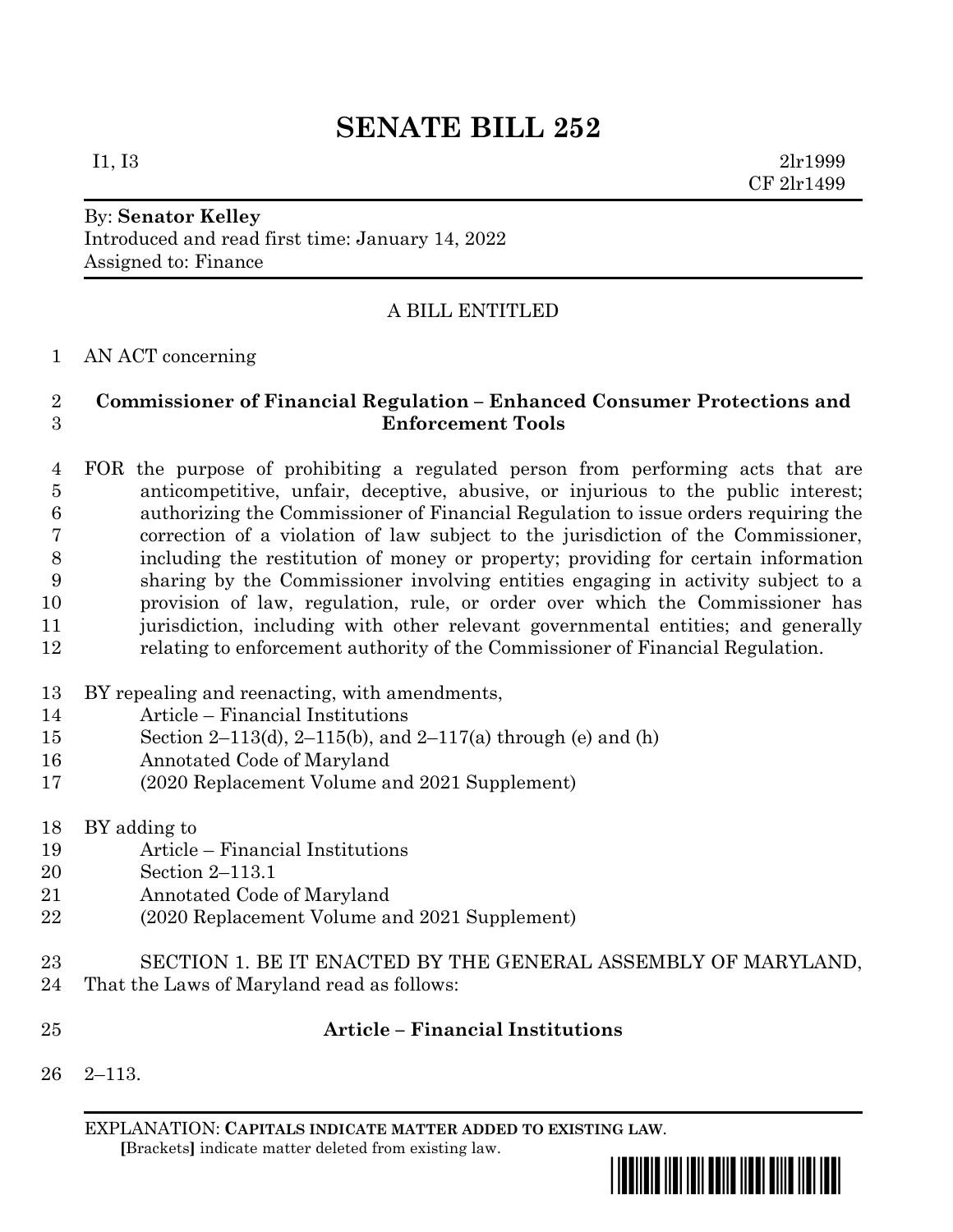#### **SENATE BILL 252**

 (d) Except as provided in **[**§ 2–117**] §§ 2–113.1 AND 2–117** of this subtitle, the provisions of §§ 2–114 through 2–117, inclusive, of this subtitle do not apply to:

 (1) Any bank, trust company, savings bank, savings and loan association, or credit union incorporated or chartered under the laws of this State or the United States that maintains its principal office in this State;

6 (2) Any out–of–state bank, as defined in  $\S$  5–1001 of this article, having a branch that accepts deposits in this State;

 (3) Any institution incorporated under federal law as a savings association or savings bank that does not maintain its principal office in this State but has a branch that accepts deposits in this State; or

 (4) An affiliate of an institution described in item (1), (2), or (3) of this subsection over which the Commissioner has no jurisdiction.

**2–113.1.**

 **(A) A REGULATED PERSON, AS DEFINED IN § 2–117 OF THIS SUBTITLE, MAY NOT:**

 **(1) ISSUE AN ADVERTISEMENT OR MAKE A REPRESENTATION THAT IS FALSE, MISLEADING, OR DECEPTIVE;**

 **(2) IMPOSE, AS A CONDITION FOR A LOAN, A RESTRICTION ON OBTAINING CREDIT, PROPERTY, OR SERVICE FROM A COMPETITOR UNLESS THE RESTRICTION IS REASONABLY NECESSARY TO SECURE THE LOAN;**

 **(3) IMPOSE, AS A CONDITION FOR A SERVICE, A RESTRICTION ON OBTAINING CREDIT, PROPERTY, OR SERVICE FROM A COMPETITOR; OR**

 **(4) ENGAGE IN AN ACT OR A PRACTICE THAT IS ANTICOMPETITIVE, UNFAIR, DECEPTIVE, ABUSIVE, OR INJURIOUS TO THE PUBLIC INTEREST.**

 **(B) THE COMMISSIONER MAY FURTHER DEFINE SPECIFIC ACTS OR PRACTICES THAT ARE ANTICOMPETITIVE, UNFAIR, DECEPTIVE, ABUSIVE, OR INJURIOUS TO THE PUBLIC INTEREST.**

 **(C) NOTWITHSTANDING § 2–113(D) OF THIS SUBTITLE, A FINANCIAL INSTITUTION OR A SUBSIDIARY OR AN AFFILIATE OF A FINANCIAL INSTITUTION IS SUBJECT TO THIS SECTION WHENEVER THE FINANCIAL INSTITUTION OR SUBSIDIARY OR AFFILIATE ENGAGES IN ACTIVITY:**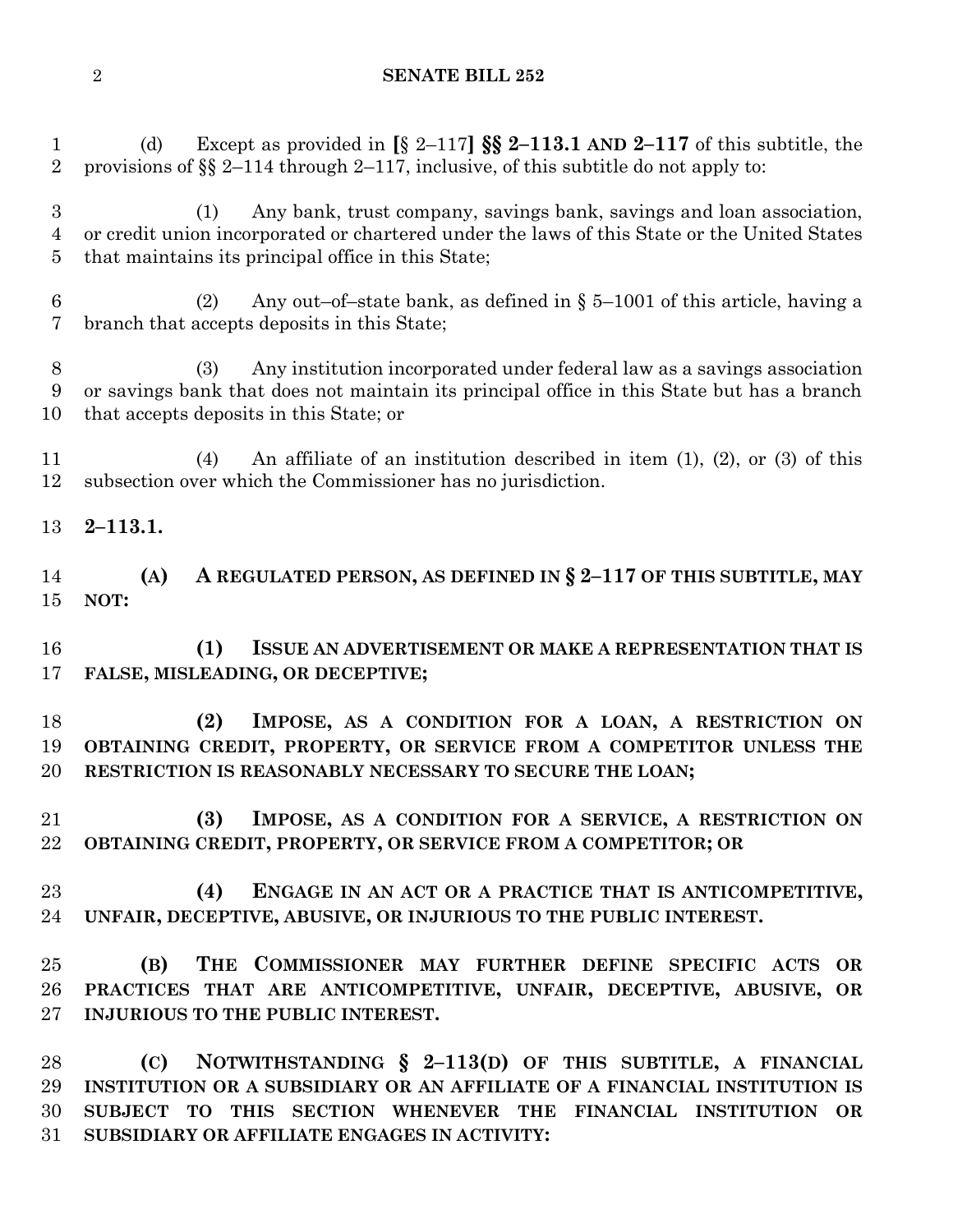**SENATE BILL 252** 3

 **(1) FOR WHICH IT MAINTAINS OR IS REQUIRED TO MAINTAIN A LICENSE OR REGISTRATION ISSUED BY THE COMMISSIONER OR THE STATE COLLECTION AGENCY LICENSING BOARD; OR**

 **(2) SUBJECT TO A PROVISION OF LAW, REGULATION, RULE, OR ORDER OVER WHICH THE COMMISSIONER HAS JURISDICTION, OTHER THAN ACTIVITY SUBJECT TO ANY OF TITLES 3 THROUGH 9 OF THIS ARTICLE.**

2–115.

 (b) When the Commissioner determines after notice and a hearing, unless the right to notice and a hearing is waived, that a person has engaged in an act or practice constituting a violation of a law, regulation, rule**,** or order over which the Commissioner has jurisdiction, the Commissioner may in the Commissioner's discretion and in addition to taking any other action authorized by law:

(1) Issue a final cease and desist order against the person;

(2) Suspend or revoke the license of the person;

- (3) Issue a penalty order against the person imposing a civil penalty not exceeding:
- (i) \$10,000 for a first violation; and
- 
- (ii) \$25,000 for each subsequent violation; **[**or**]**

## (4) **ISSUE AN ORDER AGAINST THE PERSON REQUIRING THE PERSON TO TAKE AFFIRMATIVE ACTION TO CORRECT THE VIOLATION, INCLUDING MAKING RESTITUTION TO ANY PERSON AGGRIEVED BY THE VIOLATION; OR**

- **(5)** Take any combination of the actions specified in this subsection.
- 2–117.
- (a) In this section, **[**"licensed**] "REGULATED** person" means:

 (1) A person required to be licensed **OR REGISTERED** under this article, whether or not the person maintains a license **OR REGISTRATION**; **[**and**]**

 (2) A collection agency required to be licensed under the Business Regulation Article, whether or not the collection agency maintains a license**;**

 **(3) A PERSON REQUIRED TO BE LICENSED BY OR REGISTERED WITH THE COMMISSIONER UNDER APPLICABLE PROVISIONS OF THE COMMERCIAL LAW**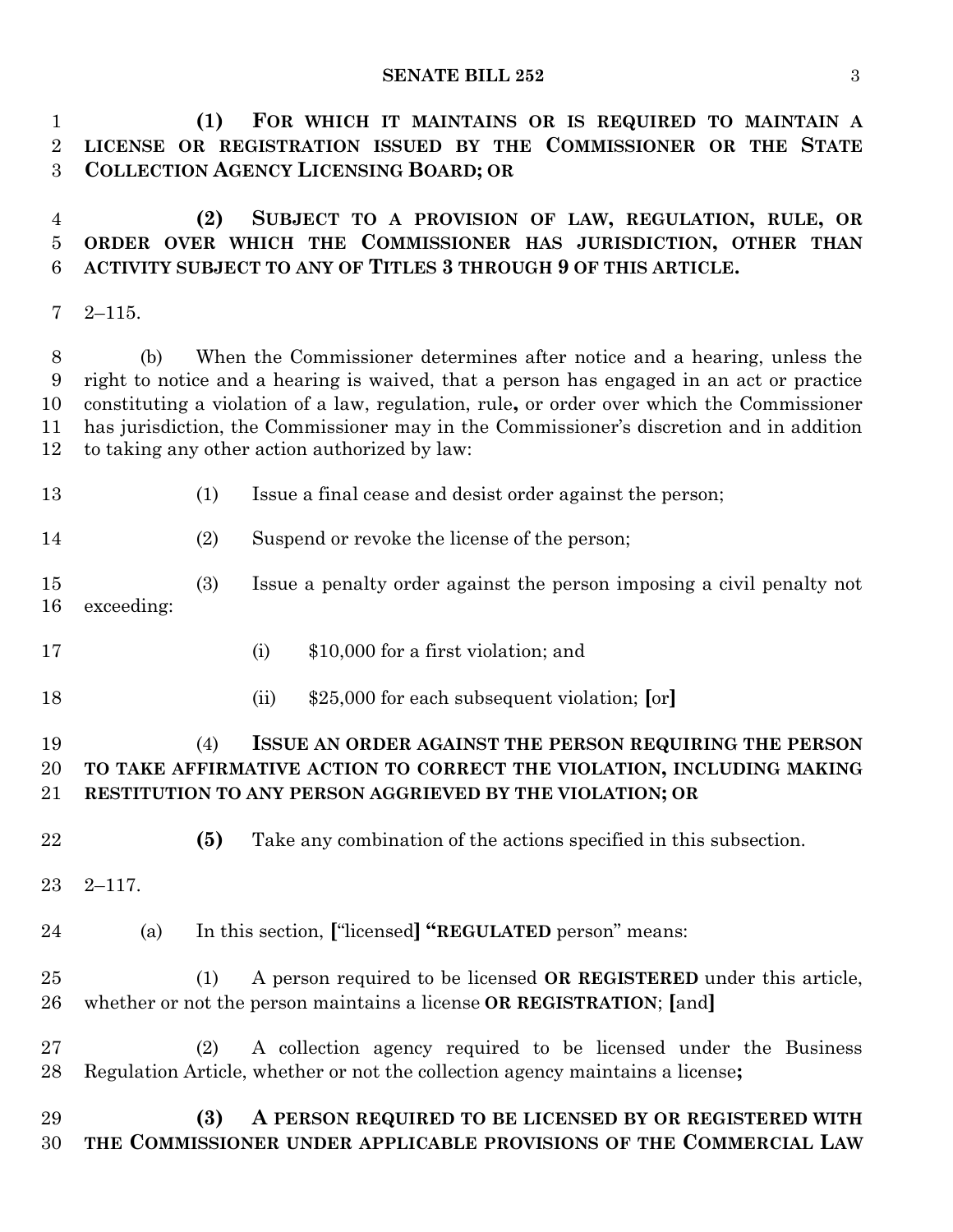|                            | <b>SENATE BILL 252</b><br>$\overline{4}$                                                                                                                                                                                                                                                                                       |
|----------------------------|--------------------------------------------------------------------------------------------------------------------------------------------------------------------------------------------------------------------------------------------------------------------------------------------------------------------------------|
| 1<br>$\overline{2}$        | ARTICLE, WHETHER OR NOT THE PERSON MAINTAINS A LICENSE OR REGISTRATION;<br><b>OR</b>                                                                                                                                                                                                                                           |
| $\boldsymbol{3}$<br>4<br>5 | (4)<br>A PERSON OTHERWISE ENGAGING IN ACTIVITY SUBJECT TO A<br><b>PROVISION</b><br>OF<br>LAW, REGULATION, RULE, OR ORDER OVER<br>WHICH<br>THE<br><b>COMMISSIONER HAS JURISDICTION.</b>                                                                                                                                         |
| $6\phantom{.}6$            | (b)<br>This section does not apply to:                                                                                                                                                                                                                                                                                         |
| 7<br>$8\,$                 | (1)<br>Information relating to publicly adjudicated disciplinary<br><b>or</b><br>enforcement actions against a [licensed] REGULATED person; or                                                                                                                                                                                 |
| 9<br>10                    | (2)<br>Information or material provided to [the Nationwide Mortgage<br>Licensing System and Registry under Title 11, Subtitle 5 or 6 of this article] NMLS.                                                                                                                                                                    |
| 11<br>12<br>13<br>14       | Except as otherwise provided in this article, a person, including the<br>(c)<br>Commissioner and an employee of and the attorney for the Commissioner's office, may not<br>disclose any information obtained or generated in the course of exercising the<br>Commissioner's authority to examine [licensed] REGULATED persons. |
| 15<br>16<br>17             | The Commissioner and an employee of and the attorney for the<br>(d)<br>Commissioner's office may disclose the information described in subsection (c) of this<br>section:                                                                                                                                                      |
| 18<br>19                   | If performing a public duty to report on or take special action relating<br>(1)<br>to a [licensed] REGULATED person;                                                                                                                                                                                                           |
| 20                         | If testifying as a witness in a criminal proceeding;<br>(2)                                                                                                                                                                                                                                                                    |
| 21<br>22                   | If informing a director, officer, member, partner, employee, or agent of<br>(3)<br>a [licensed] REGULATED person of the results of an examination;                                                                                                                                                                             |
| $23\,$<br>24               | (4)<br>If providing information to any state or federal agency having<br>supervisory authority over the [licensed] REGULATED person; and                                                                                                                                                                                       |
| 25<br>26                   | If entering information into evidence under seal in a public enforcement<br>(5)<br>hearing.                                                                                                                                                                                                                                    |
| $27\,$<br>28               | Subject to subsections (f), (g), and (l) of this section, and notwithstanding any<br>(e)<br>other provision of State OR FEDERAL law, the Commissioner may:                                                                                                                                                                     |
| 29<br>30<br>01             | Enter into information sharing agreements with any federal or state<br>(1)<br>regulatory agency having authority over [licensed] REGULATED persons or with any<br>folguel or state law expressment exercy including the Office of Fereign Agents Control and                                                                   |

 federal or state law enforcement agency, including the Office of Foreign Assets Control, and any successor to these agencies, and any agency of a foreign country with primary responsibility for regulating **[**licensed**] REGULATED** persons, **[**provided that**] IF** the